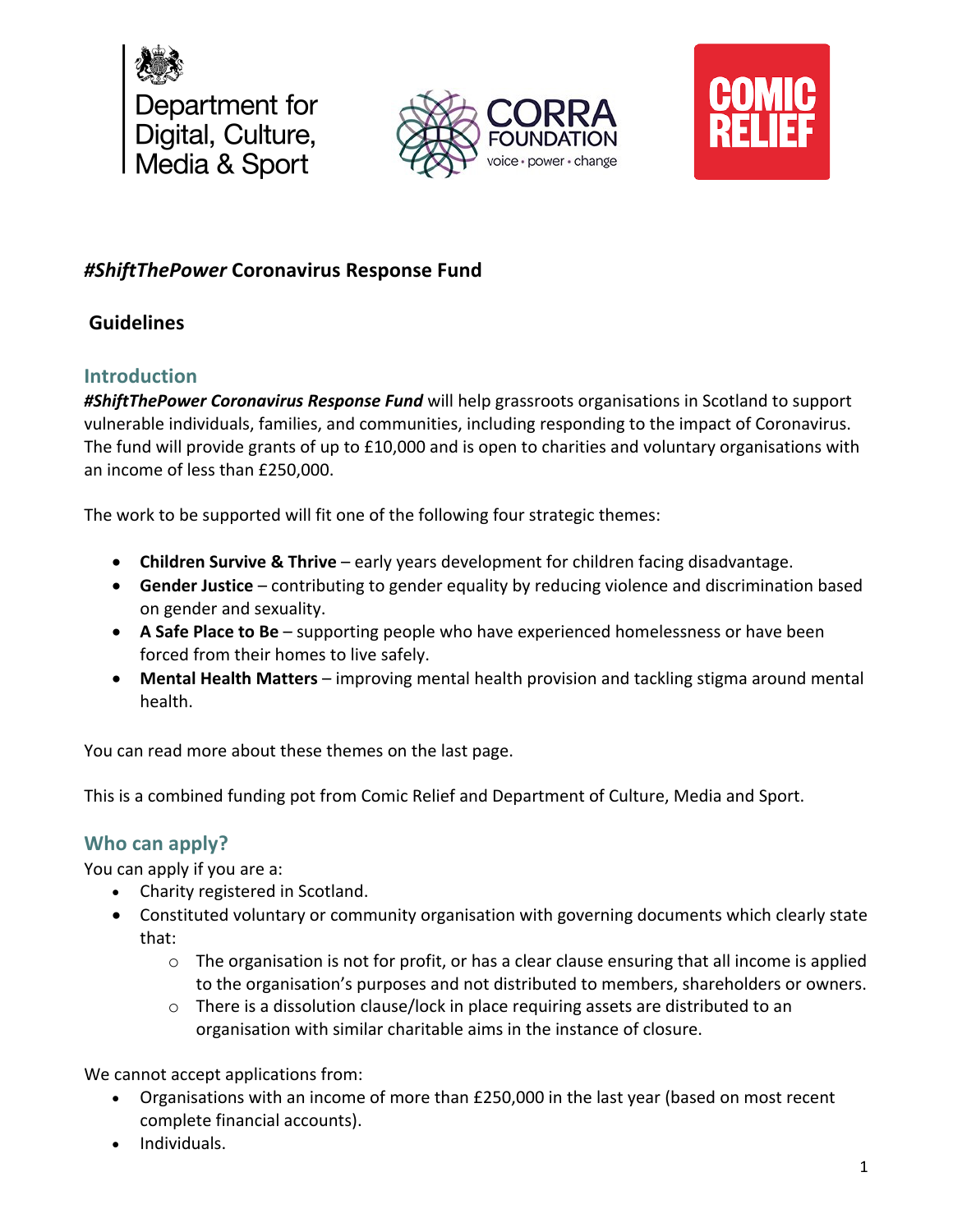





- Organisations that are not established as not for profit.
- Organisations based outside Scotland.
- One organisation applying on behalf of another.

If you currently hold a #ShiftThePower grant, and also want to apply to this round, we suggest you email us on shiftthepower@corra.scot briefly explaining how you would like to use any new grant and we can advise you on eligibility.

#### **How much can you apply for?**

£1,000 up to a maximum of £10,000.

#### **What can you use the money for?**

We understand that every organisation has different needs and ideas, particularly in response to Coronavirus. This fund will support projects that are community and people led – you can include project and core costs. You can also include costs associated with adapting your working practise to Coronavirus guidelines such as professional cleaning services and buying PPE equipment.

Please note, we are unable to fund the purchase of any equipment or fixed assets that would be capitalised in your financial accounts. This is likely to include any item with a purchase value greater than £1000 e.g. a vehicle.

## **What we can't fund**

The following are outwith the fund guidelines:

- 1. Major capital appeals including building projects, motor vehicles and refurbishment costs.
- 2. Retrospective funding.
- 3. Promotion of religion.
- 4. Activities which are party political.
- 5. Mainstream activities and statutory requirements, for example of hospitals and medical centres, schools, universities, and colleges.
- 6. Work that takes place outwith Scotland.
- 7. Bursaries or scholarships.
- 8. Animal welfare.
- 9. Contributions to funds which will be used for grant making to other organisations
- 10. One-off events, unless part of a larger project.
- 11. Sponsorship or marketing appeals.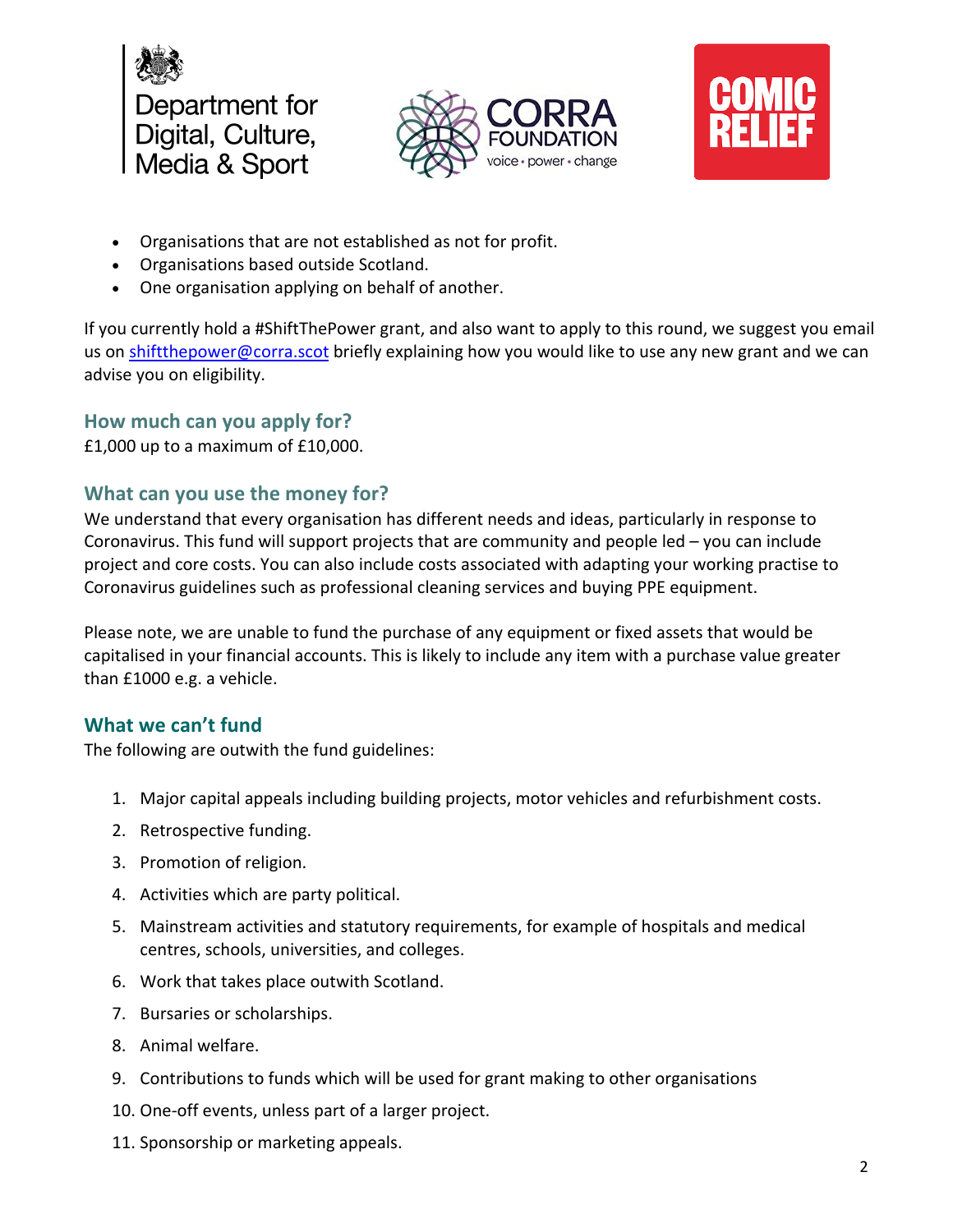





12. Using the funding to help raise additional funding e.g. employ a fundraiser or organising a fundraising event.

Corra Foundation Riverside House, 502 Gorgie Road Edinburgh EH11 3AF e: hello@corra.scot t: 0131 444 4020 www.corrascot

(The) Corra Foundation is a charity registered in Scotland (No SC009481) and is also a company limited by guarantee (No SC096068).

Comic Relief spends money raised by its fundraising campaigns, Red Nose Day & Sport Relief. Comic Relief, registered charity 326568 (England and Wales), SC039730 (Scotland).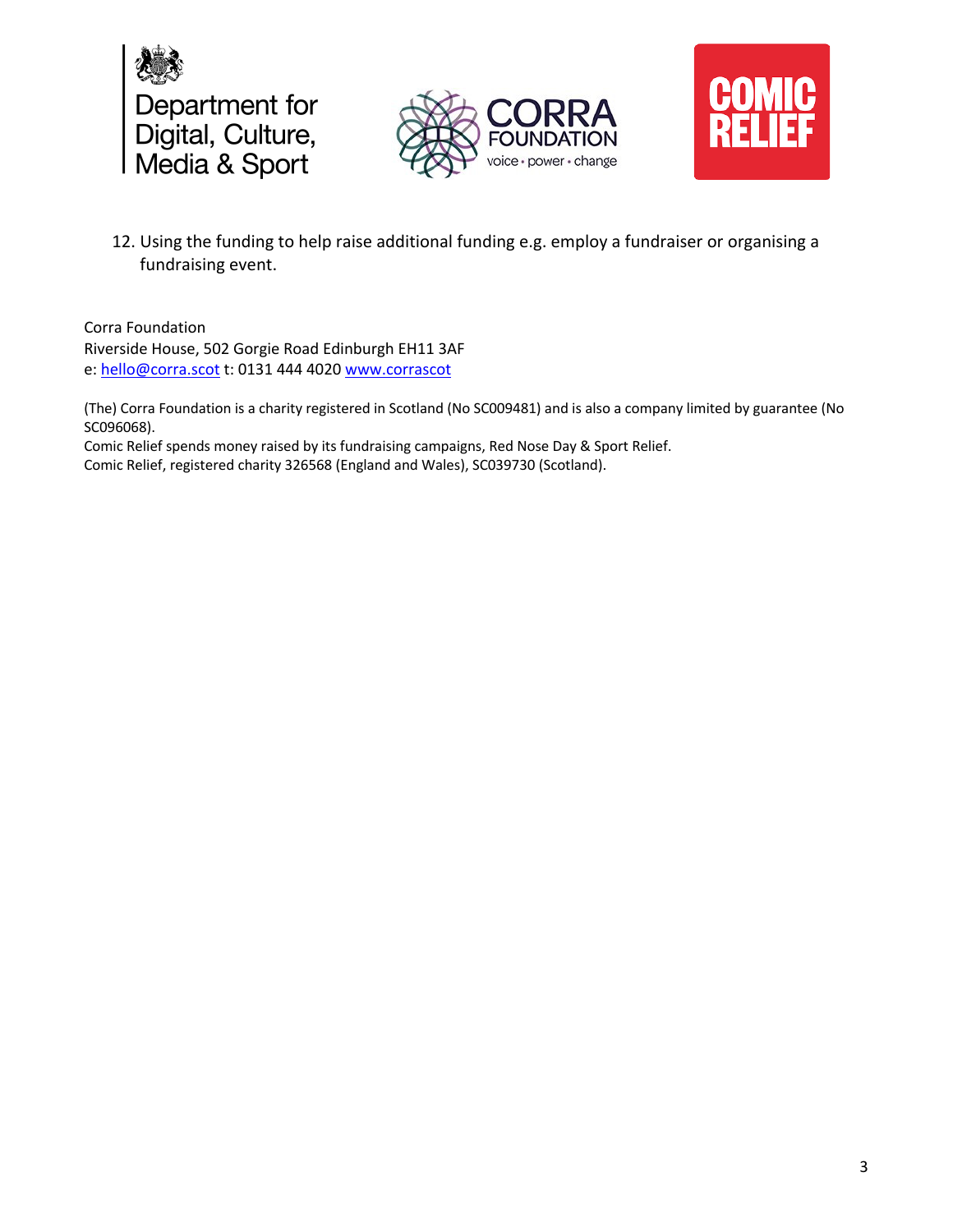





## **More about the themes for #ShiftThePower Coronavirus Response Fund**

#### **Children Survive and Thrive**

Helping children survive and thrive during the first years of life (0-5 years old). This could include:

Supporting parents, carers, and communities to be active champions and develop understanding of positive early childhood development. Testing new ways of supporting young children to achieve their potential before they go to primary school. Reducing harm by working with children and families who are at a high risk of neglect, abuse, adverse childhood experience, and inequality. Training and development for families, staff, and volunteers in an early-years setting. Work that is needed because of the impacts of Coronavirus.

#### **Gender Justice**

Contributing to gender equality by reducing violence and discrimination based on gender and sexuality alongside increased opportunity, empowerment, and understanding for women, girls, and LGBTQI+ community. This could include:

Supporting women and girls to be safe, healthy, educated, and in control of their lives. Reducing gender-based violence, harmful practices, and persecution based on sexuality. Peer-led research on good practice in women-led activism and movements for social change. Training and development for staff and volunteers on gender and sexuality. Advocacy work that shifts public attitudes and improves understanding on the influence of gender stereotypes. Work that is needed because of the impacts of Coronavirus.

#### **Mental Health Matters**

Empowering people with mental health issues or challenges to share their stories, live free from stigma and discrimination, and build positive relationships and experiences, including increased opportunities and access to support. This could include:

Improving the mental health and support networks of people experiencing, or at risk of, poor mental health, especially those from marginalised groups. Increasing the accessibility and relevance of mental health support services to the people who need them. Peer-led research on good practice in mental health recovery and support. Work that shifts the attitudes that create stigma and discrimination around mental health. Work that is needed because of the impacts of Coronavirus

## **A Safe Place to Be**

Enabling people who have faced or are facing homelessness to resolve their situation and get support. Also supporting those who have been forced from their homes to build a new life, free from conflict,